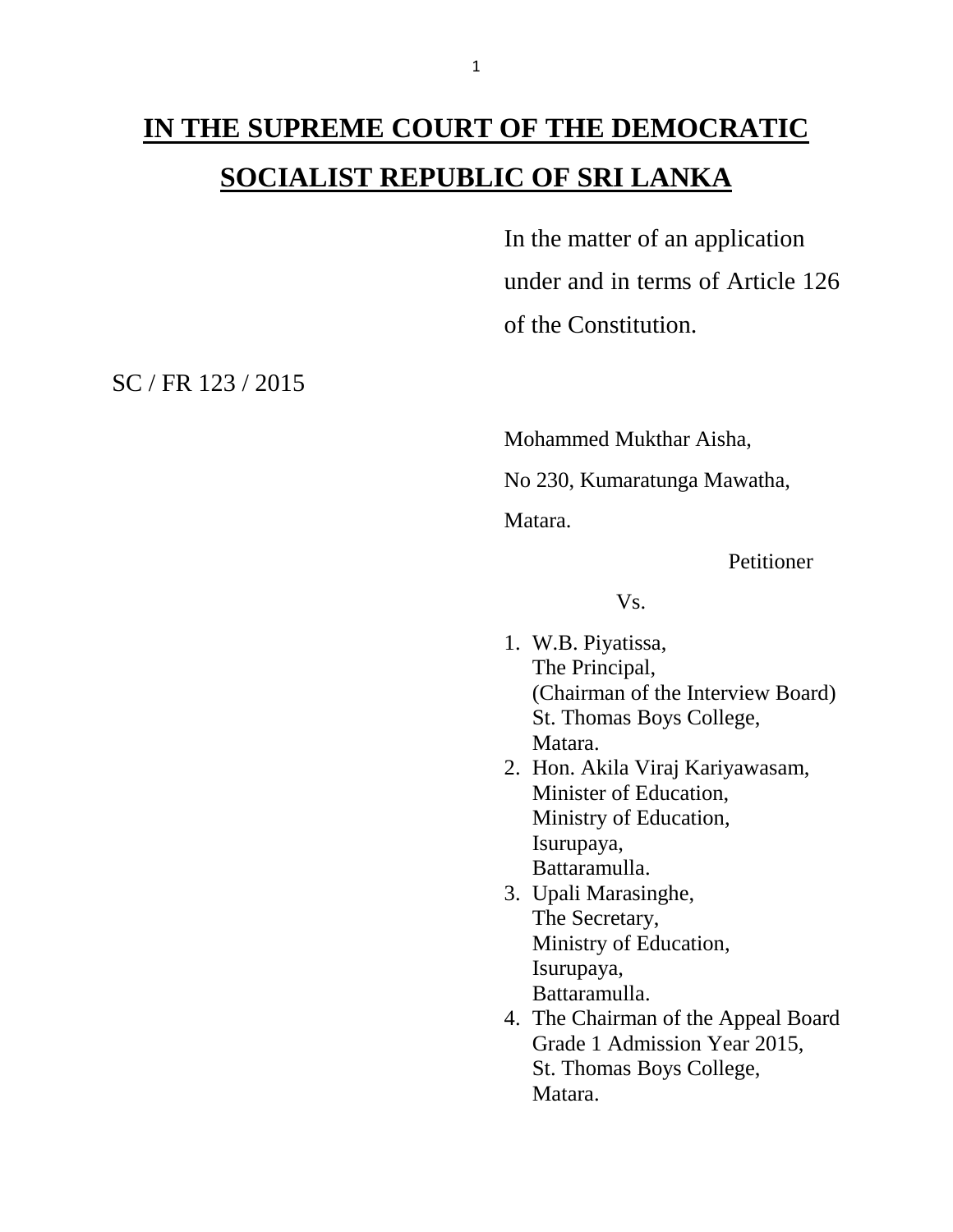|                   |                | 5. Hon Attorney General,<br>Attorney General's Department,<br>Colombo 12.          |
|-------------------|----------------|------------------------------------------------------------------------------------|
|                   |                | Respondents                                                                        |
| <b>BEFORE</b>     | $\ddot{\cdot}$ | B. P. ALUWIHARE, PC, J.                                                            |
|                   |                | UPALY ABEYRATHNE, J.                                                               |
|                   |                | ANIL GOONARATNE, J.                                                                |
| COUNSEL           | $\ddot{\cdot}$ | Razik Sarook PC with Rohana Deshapriya<br>and Chanakya Liyanage for the Petitioner |
|                   |                | Yuresha De Silva SSC for the Attorney<br>General                                   |
| <b>RGUED ON</b>   | $\ddot{\cdot}$ | 27.11.2015                                                                         |
| <b>DECIDED ON</b> |                | 14.07.2016                                                                         |

## UPALY ABEYRATHNE, J.

The Petitioner Mohammed Mukthar Aisha made an application to St. Thomas College Matara for the admission of her child Akib Ahamed to Grade 1 for the year 2015. The Petitioner preferred the said application which was produced with the Petition marked P 2, under the 'proximity category' of the circular bearing No. 23/2013, on admission of students to Grade 1 of the Government schools. In her said application she has mentioned that her residence was at No 230, Kumaratunga Mawatha, Matara. When she was called for an interview she has produced the documents marked P 3(i) to P 3 (xi) in order to

2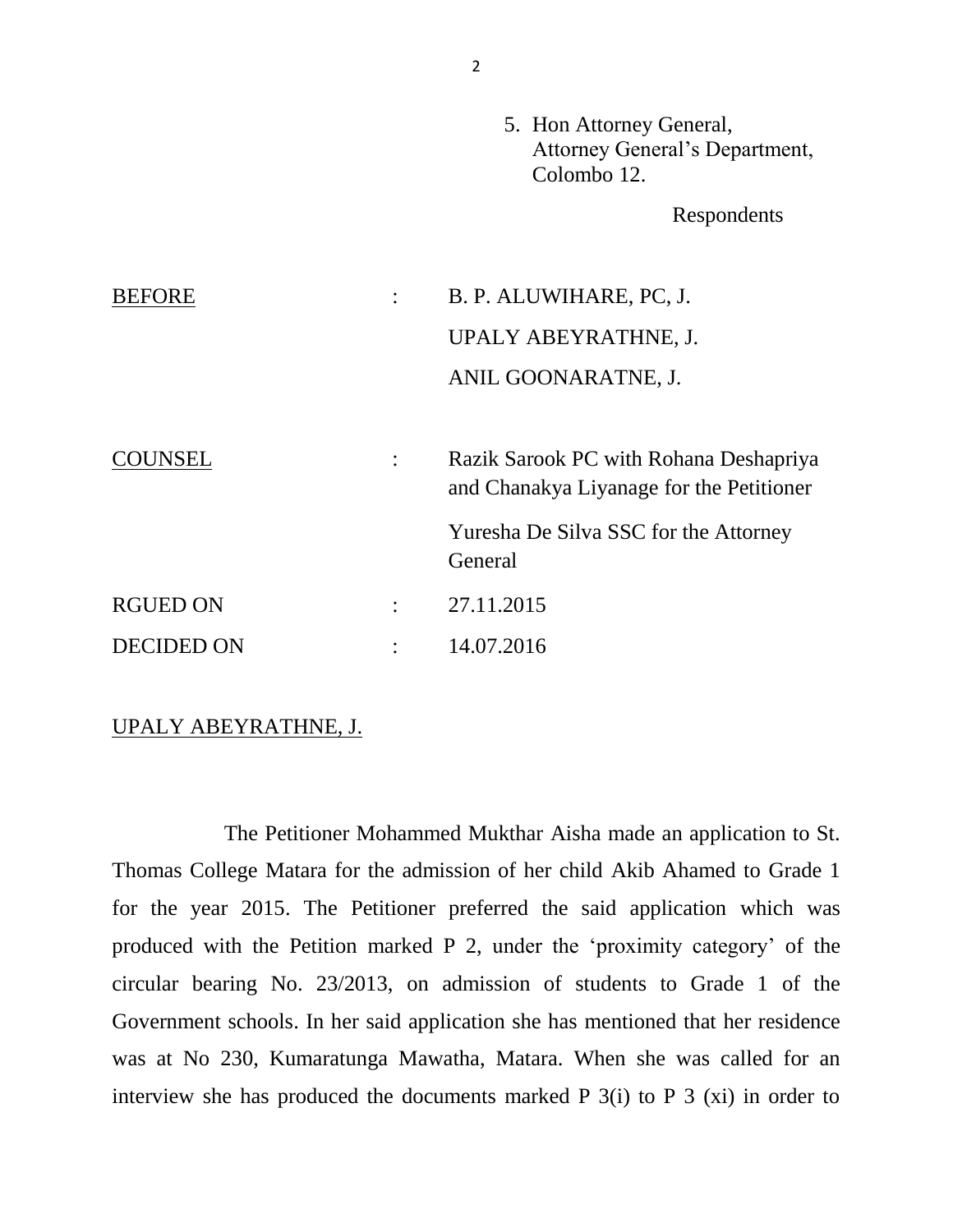prove her residence and on the said documents she has received 85 marks. The Petitioner has complained that although the cut of mark was 85 her child's name was included in neither the temporary list nor the permanent list.

The 1<sup>st</sup> Respondent in his statement of objections has stated that the cut-off mark for the admission to Grade 1 of the St Thomas' College, Matara, for the year 2015 was 86 marks and not 85 marks. Hence the Petitioner's position that cut-off mark was 85 is erroneous.

The Petitioner has further complained that 5 marks were not awarded to her child in the proximity category on the basis that there was another school namely Medananda Vidyalaya closer to her residence than St Thomas' College, Matara. But according to the plan P 4 the St Thomas College was the closest school to her residence and thus she should have been given 90 marks at the interview.

It is clear from the document produced by the  $1<sup>st</sup>$  Respondent marked 1R3 that the Petitioner was given 85 marks subject to a site inspection which was a requirement under the said circular. No doubt that the Petitioner was aware of the said requirement of site inspection to be carried out after the interview to ascertain the truthfulness of the documents produced by the Petitioner in order to establish the Petitioner's residence since she had preferred the application to admit her child to the St Thomas' College under the proximity category of the said circular.

The Petitioner has further stated that although the closest school to her residence was St. Thomas' College, Matara, she was not given full marks for the proximity category and 05 marks which she was entitled had been reduced on the basis that Medananda Vidyalay is closer to her said residence than St. Thomas College. She has produced a surveyor plan marked P 4 to prove that the St.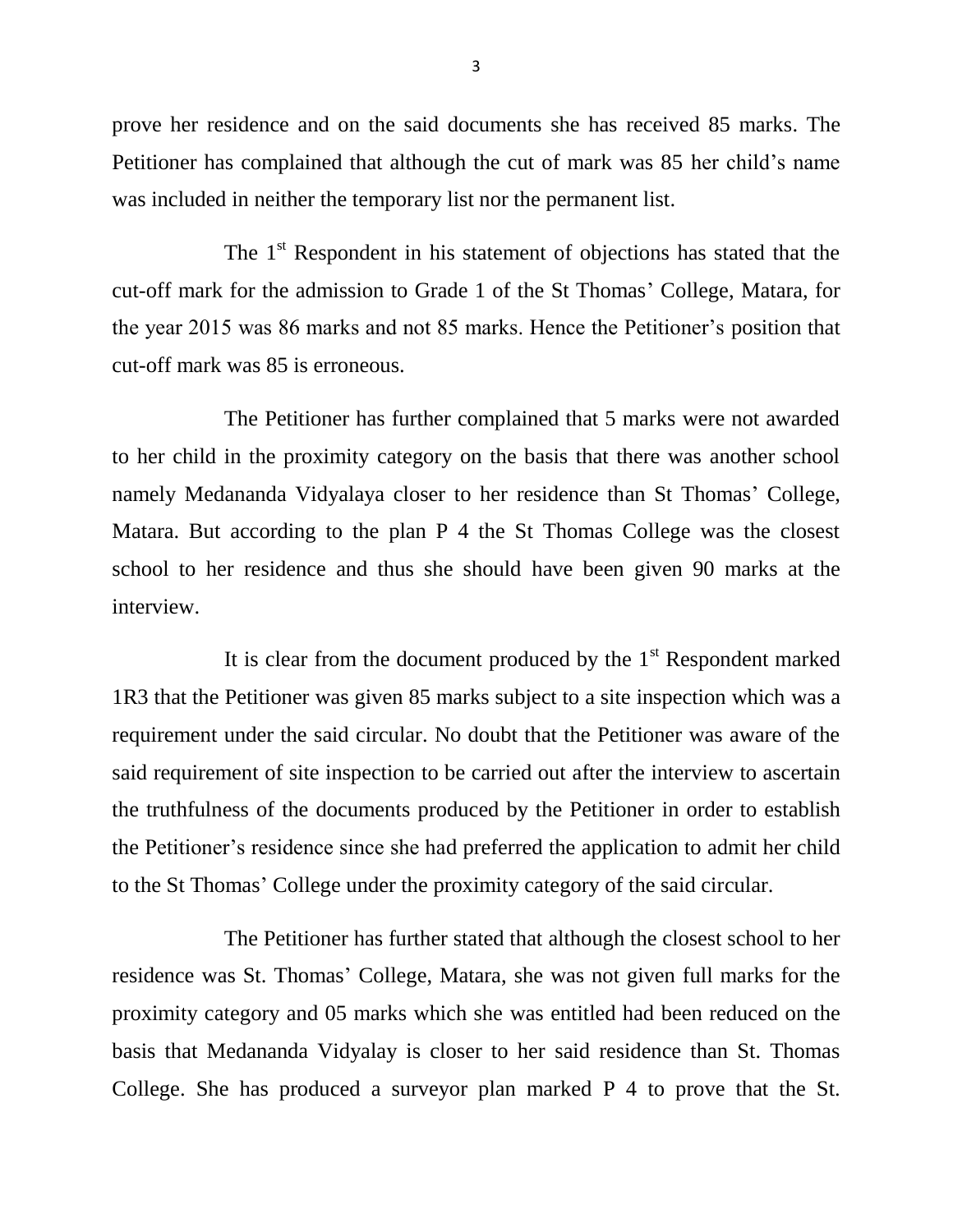Thomas College was the closest school to her residence. The  $1<sup>st</sup>$  Respondent too has produced a map of St. Thomas' Kumara Vidyalaya, Matara, prepared by the Survey Department, marked 1R4 to prove that Medananda Vidyalaya was closer to the Petitioner's residence than St. Thomas' College.

It must be noted that the alleged violation of the fundamental rights of the Petitioner has to be established by cogent evidence having a high degree of probability which is proportionate to the subject matter. The Petitioner does not discharge her burden merely by placing a bulk of documents before court to fulfil the task of establishing her case when the authenticity of the same documents is in question.

The Petitioner has produced the plan P 4 to establish the closest school to her residence. It is to be noted that from a perusal of plan P 4 the author of the document cannot be ascertained. The most vital descriptions such as the number of the plan, the name of the surveyor and the date of preparing the same are not available. Hence the authenticity of P 4 has not been established by the Petitioner. One M. L. M. Rashmi claimed to be a Surveyor and Court Commissioner has made certain entries on P 4 in red colour. He has highlighted a certain point of the said plan as 'A' in red and has drawn a red line from point A to St Thomas' College which is depicted on the east and also an another red line to a pond which is depicted on the west of the said plan P 4. The surveyor has described the said point 'A' as No 230 of Kumaratunge Mawatha, Matara. The learned President Counsel submitted that the Medananda Vidyalaya is situated at the place where the said pond in P 4 is depicted. Except the said submissions there is no iota of evidence to show that the Medananda Vidyalaya is situated where the said pond is depicted in P 4.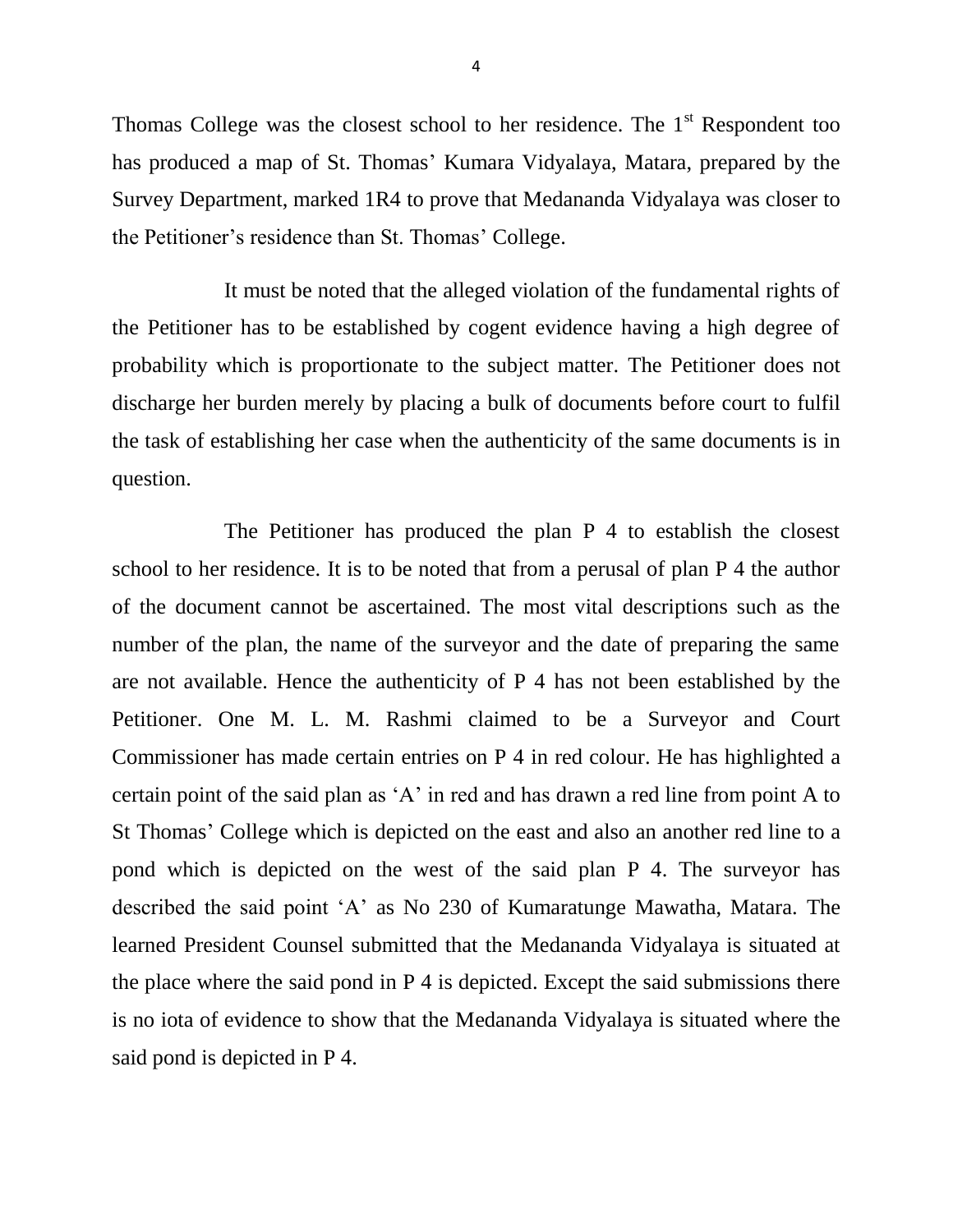Also on the other hand the place shown as No 230 of Kumaratunaga Mawatha by the said surveyor Rashmi, has been depicted in P 4 as No 186, Kumaratunga Mawatha. Hence the Petitioner, by plan P 4, has failed to establish that St. Thomas' College is closer to her residence than Medananda Vidyalaya. Therefore reducing the 5 marks from the total of 50 marks given to proximity category is correct.

Now I deal with the next submission of the Petitioner that whether the Petitioner was able to establish that she was residing at No. 230, Kumaratunga Mawatha, Matara.

The question of residence has to be considered paying attention to the averments contained in paragraph 22 of the statement of objection filed by the  $1<sup>st</sup>$ Respondent. In proof of the said averment he has produced a site inspection report dated 10.10.2014 marked 1R6 prepared by the members of the interview board who had carried out the site inspection after the interview. According to observation made by the said team in 1 R 6, they had discovered that No 230 was a building which was situated among the boutiques along Kumaratunga Mawatha. At the time of the inspection the Petitioner was not at the given address. They had observed that one Abusalam Abdul Cadar was running a medical centre called "Suwasewa" at No 230, Kumaratunga Mawatha. They had also observed that the said premises No 230 had only one door for entrance and exit both. Accordingly they had come to the conclusion as contained in 1 R 6 that "a person by the name Mohammed Mukthar Aisha was not in occupation of the premises No 230".

It must be noted that the Petitioner in her counter affidavit dated 07<sup>th</sup> of October 2015 except a general denial contained in paragraph 10, has not specifically denied the averments contained in paragraph 22 of the statement of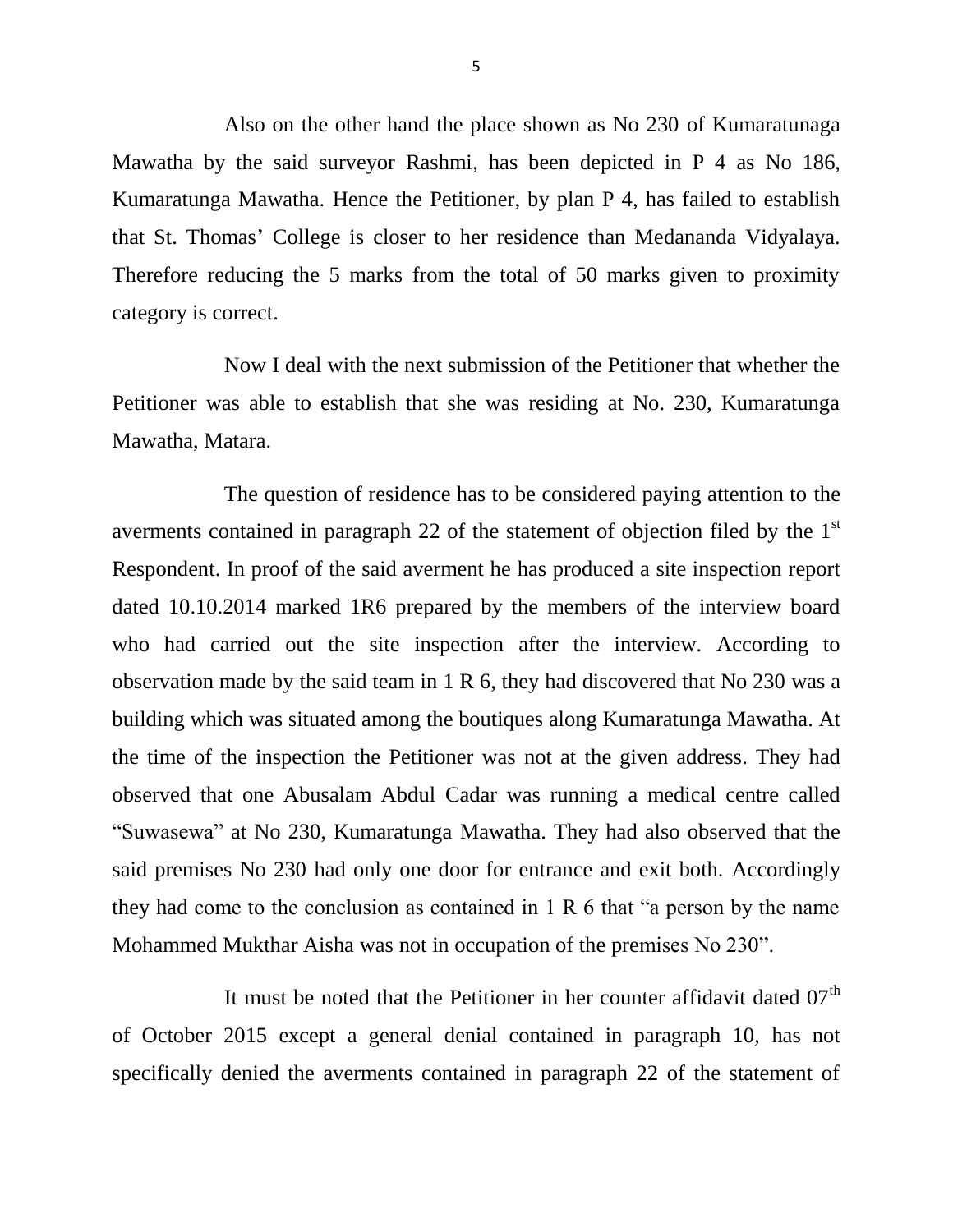objection of the  $1<sup>st</sup>$  Respondent and also has not answered to the averments contained in paragraph 22 of the said statement of objection. Also it must be noted that the Map of Matara Town which was produced with the counter affidavit marked P 13 does not provide any evidence as regard the Petitioner's residence at No 230, Kumaratunga Mawatha. P 13 does not contain the assessment or premises numbers of the buildings depicted in the said map. Also it does not show a road by the name Kumaratunga Mawatha. At least the Petitioner in her counter affidavit or her witness M. L. M. Rashmi in his affidavit dated 24.09.2015 have not identified the Kuaratunga Mawatha among the roads depicted in the said map P 13.

The Petitioner has produced a lease agreement bearing No 318 dated  $8<sup>th</sup>$  September 2014 to establish the fact that she was in occupation of No 230, Kumaratunga Mawatha. Although a defined portion from the front portion of the premises No 230 has been rented out to her uncle to carry on an Ayurveda Dispensary, the Petitioner has not given any description about a remaining portion of the said premises which was occupied by her as claimed as her residence.

The Petitioner has produced a letter sent to the Divisional Secretary, Matara, dated 20.01.2012 marked  $P_3(X)$  F. By the said letter she had requested to delete the name of one B. L. A. Dayawathie Nagahawatta which appears in the water bill and to enter her name therein. It is clear from the water bill produced marked P  $3(X)A$ , which was for the period commencing from  $07<sup>th</sup>$  June 2011 to  $07<sup>th</sup>$  July 2011, had been issued in the name of said Dayawathie Nagahawatta. Furthermore the said letter dated 20.01.2012 marked P 3(X) F crystallized the fact that said B. L. A Dayawathie Nagahawatta was the tenant of the said premises No 230 and the Petitioner had instituted a case bearing No L 9512 against said Dayawathie Nagahawatta seeking a declaration of title and under the decree entered in the said case No L 9512, which was produced marked P 3(iii)b, the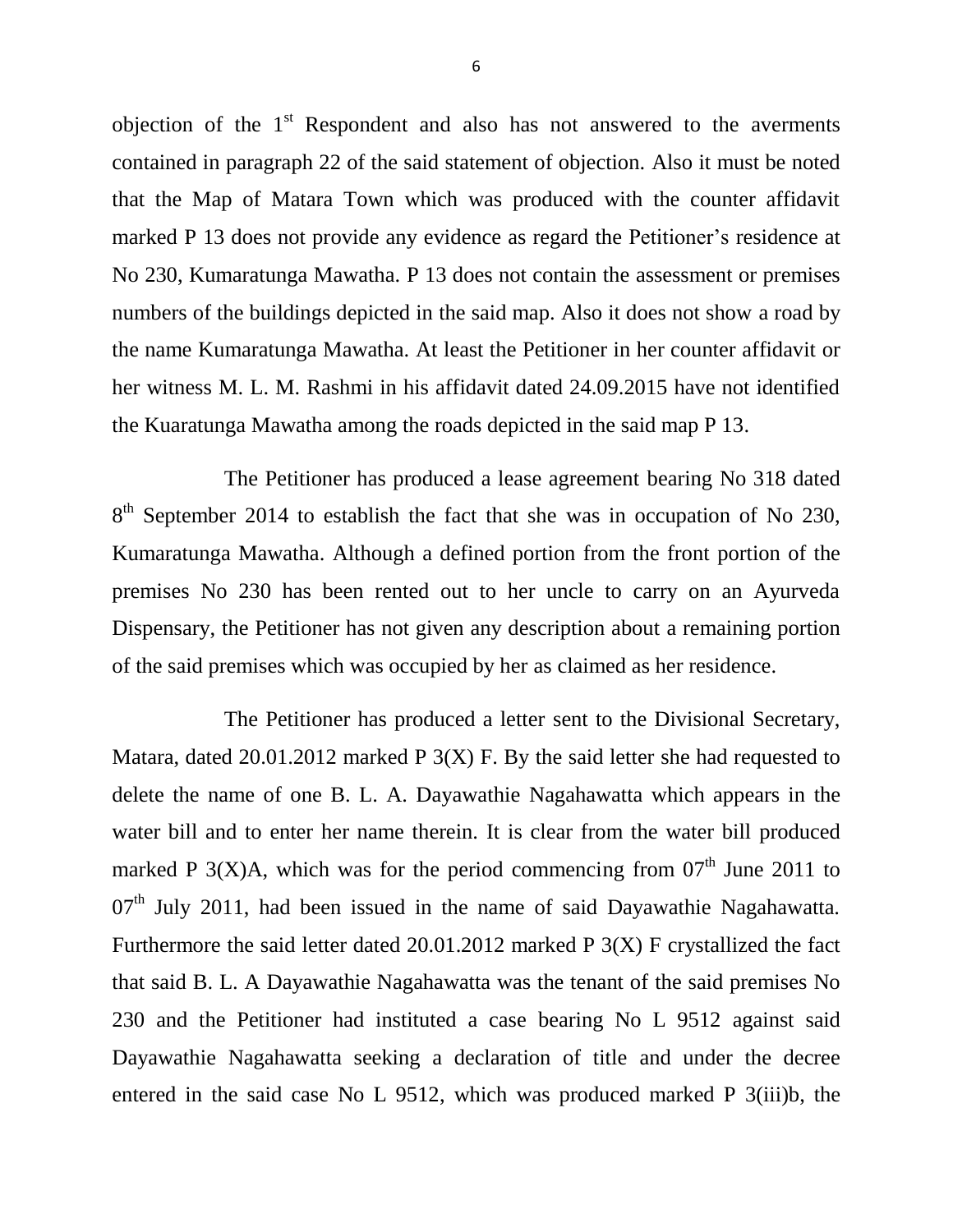Petitioner became entitled to the land and the said premises No 230. In the said case it has been decreed that said Dayawathie Nagahawatta to be ejected from the land and the said premises No 230 and vacant possession thereof to be handed over to the Petitioner. But the Petitioner, in her petition and affidavit, has not averred the date of issue of a writ of possession and also the date of handing over the vacant possession of the said premises No 230 to her under the said decree. Accordingly said documents P  $3(X)$  F and P  $3(iii)$  b clearly show that the petitioner was not in occupation of the said premises at least until July, 2011.

The Petitioner has produced an extract from the Muslim Divorce Register dated 15.10.2011 marked P 3(V) to establish that the marriage between the Petitioner and Mohamed Ahlam Mohamed Ariff has been dissolved. According to P 3(V) the Petitioner's residence at the time of divorce was at No 236/5, Kumaratunga Mawatha, Matara.

The 3<sup>rd</sup> Respondent has produced a letter sent by the Petitioner to the Coordinating Secretariat of the Member of Parliament for Hambantota dated 19.11.2014. In the said letter she has mentioned her address as No 236/5, Kumaratunga Mawatha, Matara.

P 3(ii) is a certificate on residence and character of the Petitioner issued by Grama Niladari of 417B, Kade Veediya South. In the said certificate Grama Niladari had stated that the Petitioner was known to him from  $02<sup>nd</sup>$  May 2012, during the tenure of his office in the area.

Facts aforementioned clearly reveal that the Petitioner was not able to establish that she was residing at No. 230, Kumaratunga Mawatha, Matara, during the 05 years preceding to the year 2015 as required by the said circular No 23/2013.